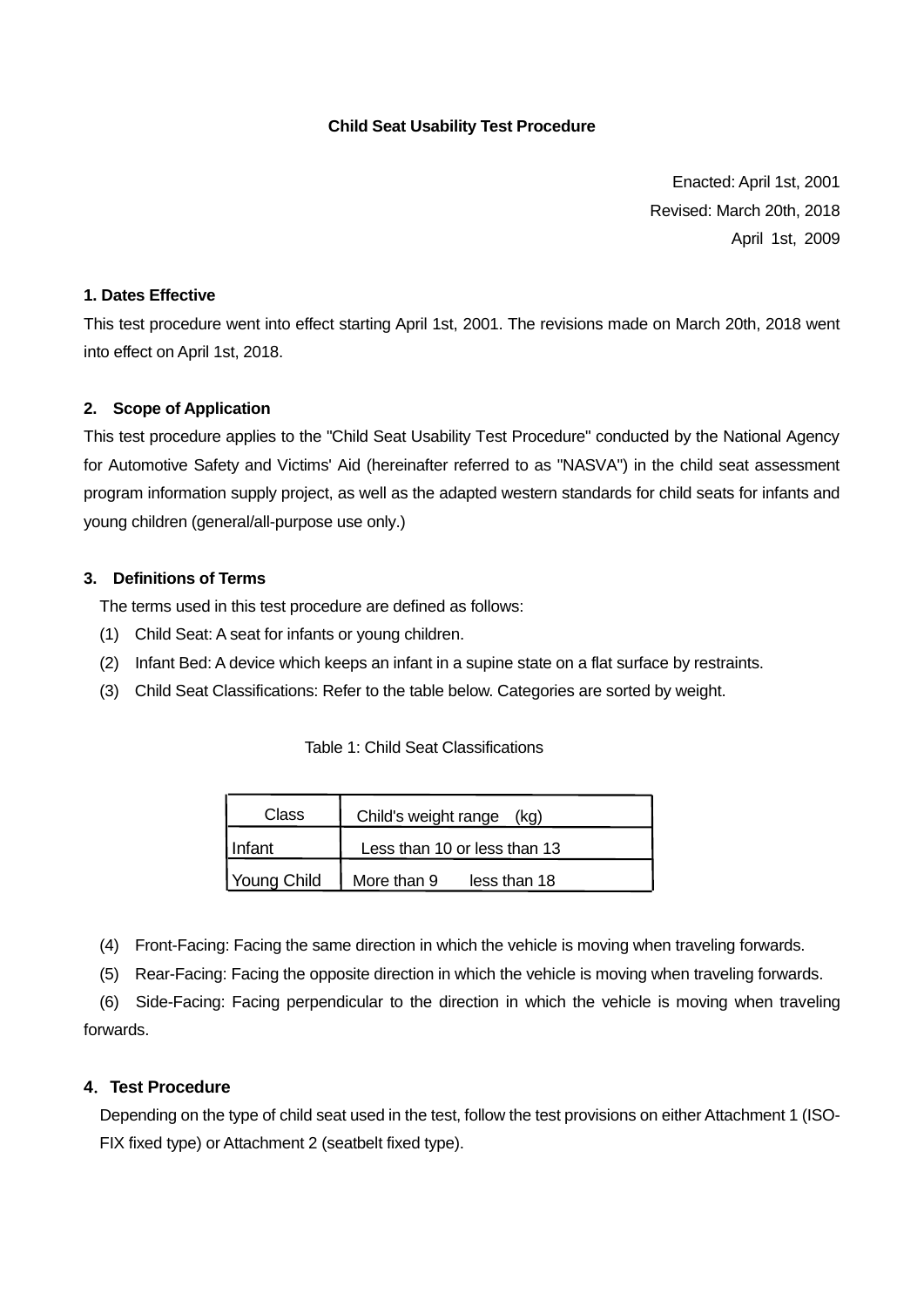### **5**.**Test Results**

 If the test results satisfy or don't meet the requirements, enter either "pass" or "fail" on the applicable rows on the sheets, according to type (Attachment 1 or 2). However, for mountings 2-1 through 2-3, and row 4 on Attachment 1, and Main Table 2, Body Mechanism 1, and mountings 3-1, 3-2, and 5 in Row 3 in Attachment 2, if these functions are not present, enter "function absent" in the test results rows.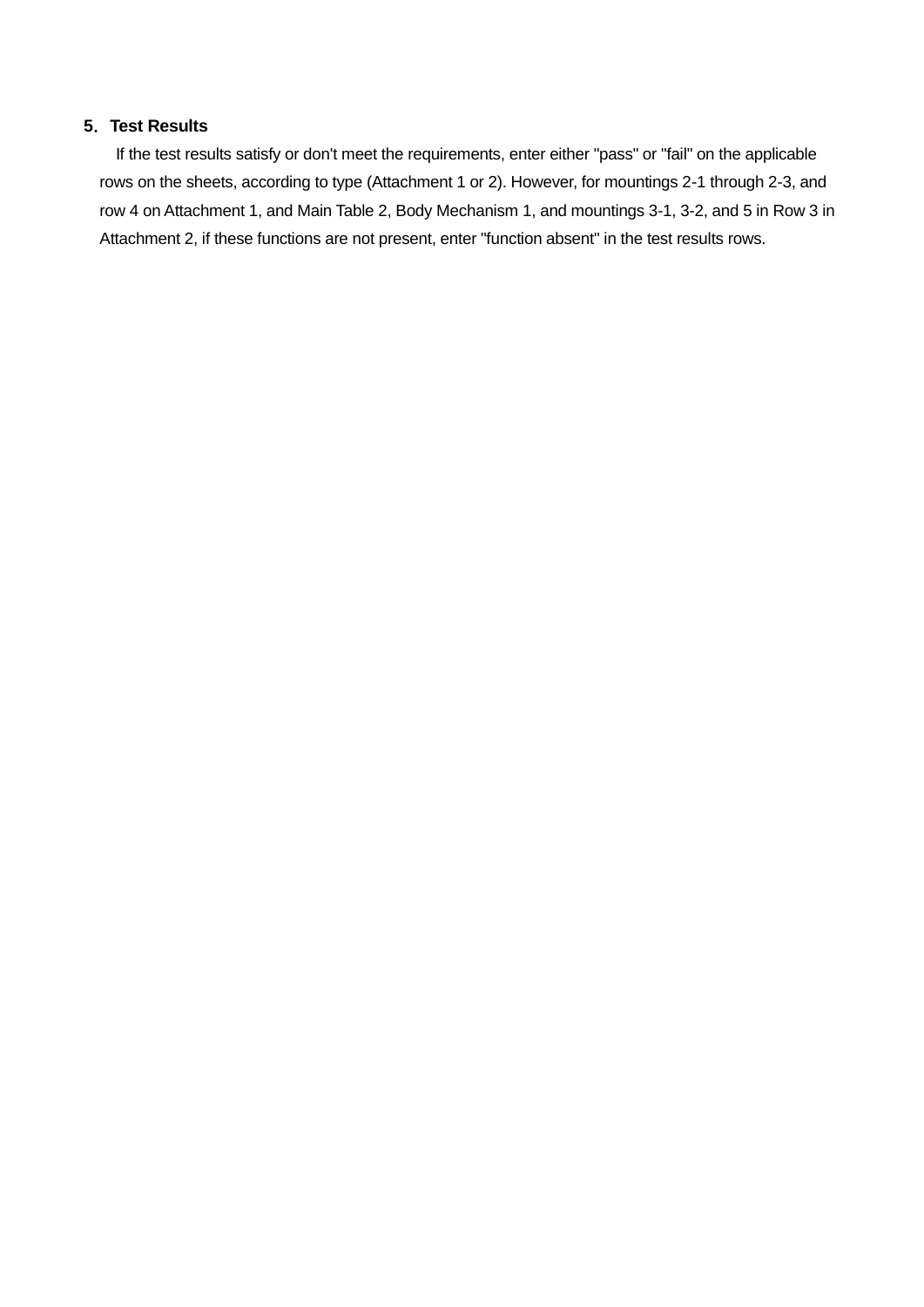### 2016 Child Seat Usability Test Procedure (Attachment 1)

ISO-FIX Fixed

| Test   |             |                | Test Items                                                                 | Requirements                                                                                                                                                                                                           | Examples of not meeting the requirements                                                                                                                                                                | <b>Test Results</b> |
|--------|-------------|----------------|----------------------------------------------------------------------------|------------------------------------------------------------------------------------------------------------------------------------------------------------------------------------------------------------------------|---------------------------------------------------------------------------------------------------------------------------------------------------------------------------------------------------------|---------------------|
|        |             |                | Instruction manual's attached.<br>clarity, accuracy                        | A simple description of the installation and parts is<br>The post-installation confirmation procedure is specific<br>and guantifiable                                                                                  | ← The description is incorrect or there is none. It doesn't<br>match the product and is difficult to understand.<br>←The post-installation confirmation procedure is vague or<br>ahsent                 |                     |
|        | м<br>а<br>n | $\overline{2}$ | Illustrations' visual<br>clarity, accuracy                                 | Simple diagrams of the installation and parts is attached.<br>The post-installation confirmation procedure is specific<br>and quantifiable.                                                                            | $\leftarrow$ The diagrams are incorrect or there are none. Diagrams<br>don't match the product and are difficult to understand.<br>← The post-installation confirmation procedure is vague or<br>ahsent |                     |
| o<br>n | u<br>а      | 3              | How to use different<br>child physiques                                    | If there are multiple different child physiques with<br>different uses, installation and devices are explained for<br>each different type.<br>There is one sole use.<br>Adjustments to the shoulder nositions etc. are | ← The explanation of differences is vague or the<br>explanation does not address differences in physique.                                                                                               |                     |
| м<br>n | c           | 4              | Display of notes<br>and warnings, and<br>whom to contact<br>with questions | The notes and warning displays are easy to understand.<br>Displays with the maker's common name, telephone<br>number, and "Contact the manufacturer" are clearly<br>marked.                                            | ← The notes and warning displays are not easy to<br>understand.<br>←There are no markings indicating how to "Contact the<br>manufacturer."                                                              |                     |
|        |             | 5              | Video Explanations                                                         | There are easy-to-understand tutorial DVDs or<br>homepage addresses with videos regarding installation<br>and devices.                                                                                                 |                                                                                                                                                                                                         |                     |

|             | Test   |                | <b>Test Items</b>                                                                                  | Requirements                                                                                                                                          | Examples of not meeting the requirements                                                                                 | <b>Test Results</b> |
|-------------|--------|----------------|----------------------------------------------------------------------------------------------------|-------------------------------------------------------------------------------------------------------------------------------------------------------|--------------------------------------------------------------------------------------------------------------------------|---------------------|
| в<br>۰<br>α |        |                | Clarity of<br>attachment<br>procedure                                                              | There is an attachment procedure display and its<br>contents are easy to understand. (ex. The colors on the<br>display and actual item are the same.) | ← There is no display or its contents are difficult to<br>understand.                                                    |                     |
|             | n<br>я | $\overline{2}$ | Clarity of the use<br>procedure for seat<br>anti-rotation<br>mechanisms (top<br>tethers or support | There is an installation procedure display and its<br>contents are easy to understand.                                                                | ← There is no display or its contents are difficult to<br>understand.                                                    |                     |
| D           | C      | 3              | <b>Description Clarity</b>                                                                         | The display descriptions are appropriate and difficult to<br>misinterpret.                                                                            | -Inappropriate: difficult to understand, font is too small,<br>misleading expressions, not in the correct language, etc. |                     |
| D<br>а      | ۰<br>n | $\overline{4}$ | Clarity of operation<br>description for other<br>movable parts                                     | There is an installation procedure display and its<br>contents are easy to understand.                                                                | ← There is no display or its contents are difficult to<br>understand.                                                    |                     |
|             | е<br>n | 5              | Clarity of<br>installation<br>procedure                                                            | There is an installation procedure display and its<br>contante ara ageu to undaretand                                                                 | ← There is no display or its contents are difficult to understan                                                         |                     |

|             | <b>Test</b>                             |                | <b>Test Items</b>                                                                                         | Requirements                                                                                                                                                                | Examples of not meeting the requirements                                                                                                           | <b>Test Results</b> |
|-------------|-----------------------------------------|----------------|-----------------------------------------------------------------------------------------------------------|-----------------------------------------------------------------------------------------------------------------------------------------------------------------------------|----------------------------------------------------------------------------------------------------------------------------------------------------|---------------------|
| в           |                                         |                | Operability of the<br>Recliner                                                                            | Locks with certainty.<br>If certain devices must be in operation for proper use<br>(such as, facing backward) the lever's position is clear.<br>The form of use is uniform. | ←Locks without certainty.<br>←Difficult to find the lever.                                                                                         |                     |
| ۰<br>м<br>e | м<br>P o<br>$\mathbf{v}$<br>a<br>а<br>s | $\mathfrak{p}$ | ISO-FIX Latch<br>system or anti-seat<br>rotation devices<br>(top tether or<br>support leg)<br>operability | Locks with certainty.<br>If certain devices must be in operation for proper use, the<br>operation method is clear.                                                          | ← A possibility of improper operation or installation.<br>← The release mechanism is within the child's reach and<br>can be released by the child. |                     |
| c<br>n<br>n |                                         | 3              | Operability of other<br>moving parts                                                                      | Locks with certainty.<br>If certain devices must be in operation for proper use, the<br>lever's position is clear.                                                          | -Locks without certainty or the integrity of the attachment<br>is compromised when checked.<br>←Difficult to find the lever.                       |                     |
| m<br>я      |                                         | 4              | Attachment<br>Certainty                                                                                   | When the seat cover is removed, it is easy to attach the<br>harness, etc., with certainty without misunderstanding.                                                         | ← Cannot be attached with certainty or is easy to attach<br>incorrectly.                                                                           |                     |
|             | ۰<br>а                                  | 5              | Stored user's<br>manual and<br>accessories for<br>installation                                            | The storage area is in an easy position to locate and fill<br>when the seat is fully-attached.                                                                              | ← There is no storage or storage area is difficult to access<br>when the seat is fully-attached.                                                   |                     |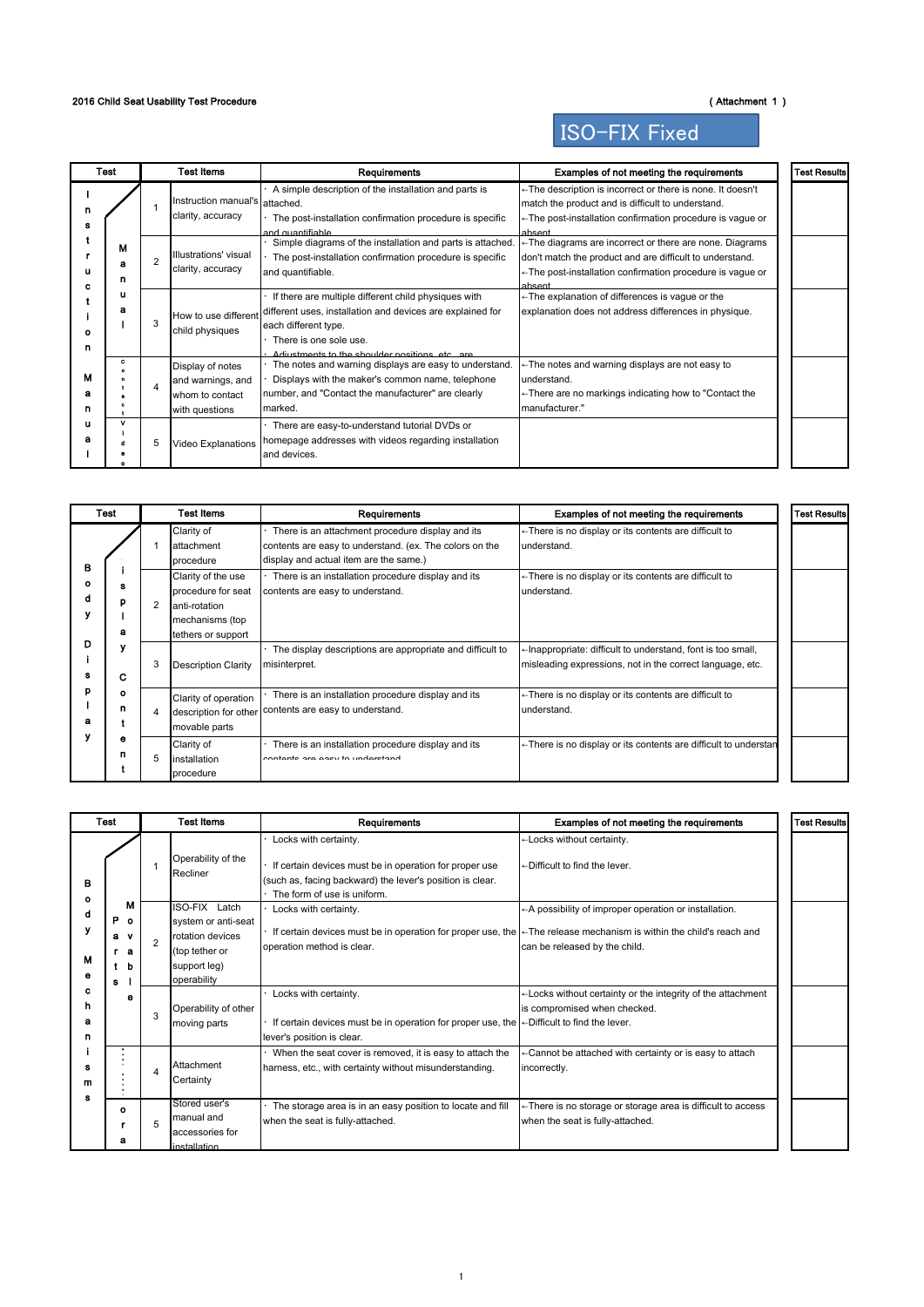ISO-FIX Fixed

|             | <b>Test</b> |         | <b>Test Items</b>                                       | <b>Requirements</b>                                                                                                      | Examples of not meeting the requirements                                                                                                                | <b>Test Results</b> |
|-------------|-------------|---------|---------------------------------------------------------|--------------------------------------------------------------------------------------------------------------------------|---------------------------------------------------------------------------------------------------------------------------------------------------------|---------------------|
|             |             | 1       | Vehicle seat side<br>fixtures (anchors)<br>and arms     | Confirmed locked stage is displayed and can be<br>confirmed audibly or tactilely.                                        | -Difficult to confirm if locked or not.<br>←Display is in a difficult location to see.                                                                  |                     |
|             |             | $2 - 1$ | Base and main<br>body (front-facing)                    | Connection with the base and main body are displayed<br>and easy to confirm by ear or by touch.                          | $\leftarrow$ Difficult to confirm if locked or not.<br>←Display is in a difficult location to see.                                                      |                     |
|             |             | $2 - 2$ | Base and main<br>body (rear-facing)                     | Connection with the base and main body are displayed<br>and easy to confirm by ear or by touch.                          | $\leftarrow$ Difficult to confirm if locked or not.<br>←Display is in a difficult location to see.                                                      |                     |
| э<br>c<br>h |             | $2 - 3$ | Base and main<br>body (side-facing)                     | Connection with the base and main body are displayed<br>and easy to confirm by ear or by touch.                          | $\leftarrow$ Difficult to confirm if locked or not.<br>←Display is in a difficult location to see.                                                      |                     |
| а           |             | $3 - 1$ | Support leg                                             | Easy to set with certainty, display indicates when locked<br>and can be confirmed by ear or touch.                       | -Height adjustment is too wide and difficult to set.                                                                                                    |                     |
|             | n a<br>۰    | $3 - 2$ | Tether strap                                            | Equipped with tension adjustment devices and tension<br>loosening devices.<br>Display indicates when tension is adequate | -Difficult to adjust tension.<br>-Difficult to release tension.<br>-Difficult to see the display that shows when tension is<br>adequate from adjusting. |                     |
|             | o           | 4       | Lock display of the<br>vehicle's seat with<br>the base. | Display indicates when locked and can be confirmed in<br>all lighting conditions.                                        |                                                                                                                                                         |                     |
|             |             | 5       | Anti-rotation device<br>lock display                    | Display indicates when locked and can be confirmed in<br>all lighting conditions.                                        |                                                                                                                                                         |                     |

|                                                             | <b>Test</b>              |                | <b>Test Items</b>                                        | Requirements                                                                                                                                                                                                             | Examples of not meeting the requirements                                                                                                                                                                                                                                                                                                                                | <b>Test Results</b> |
|-------------------------------------------------------------|--------------------------|----------------|----------------------------------------------------------|--------------------------------------------------------------------------------------------------------------------------------------------------------------------------------------------------------------------------|-------------------------------------------------------------------------------------------------------------------------------------------------------------------------------------------------------------------------------------------------------------------------------------------------------------------------------------------------------------------------|---------------------|
| н<br>а<br>n<br>е<br>s<br>s<br>$\bullet$<br>е<br>t<br>c<br>e |                          | 1              | Height adjustments                                       | Able to adjust with certainty, the positions of the cover<br>hole and slot are adequate.<br>Adjusting the harness cover and shoulder pad positions<br>is easy.                                                           | ←Unable or difficult to adjust, or the cover hole and slot<br>positions are so skewed that the device might be misused.<br>← The harness cover and shoulder pads are difficult to<br>attach or easy to lose.<br>←The attachment function is too complicated (ex. passing<br>the belt through metal fittings to secure.)<br>-Difficult to operate even with an adjuster. |                     |
|                                                             |                          | $\overline{2}$ | Length adjustments<br>(harness slack, etc.)              | Able to adjust with certainty, enough length for adequate<br>restraint.<br>Adjusting the harness cover and shoulder pad positions<br>is easy.                                                                            | -Unable or difficult to adjust.<br>← The harness cover and shoulder pads are difficult to<br>attach or easy to lose.<br>←The attachment function is too complicated.                                                                                                                                                                                                    |                     |
|                                                             |                          | 3              | Confirming length<br>adjustments                         | When the harness is adjusted properly, this can be<br>confirmed by visual, audible, or tactile notifications.                                                                                                            |                                                                                                                                                                                                                                                                                                                                                                         |                     |
|                                                             | в<br>u<br><b>C</b><br>-k | 4              | Usability (including<br>functions added for<br>sitting.) | Able to lock with certainty and impossible to insert from<br>the wrong direction.<br>Is not a one-sided lock system.<br>Locked state is displayed with certainty and can be<br>confirmed visibly, audibly, or tactilely, | $\leftarrow$ There is uncertainty about the locked state (ex. If there is<br>a rattling noise during locking, it is difficult to tell when the<br>lock mechanism has not functioned properly.)<br>← Possible to insert from the wrong direction.                                                                                                                        |                     |
|                                                             |                          | 5              | Lock display                                             | Locked state can be confirmed with certainty, and can be<br>seen in all lighting conditions.                                                                                                                             |                                                                                                                                                                                                                                                                                                                                                                         |                     |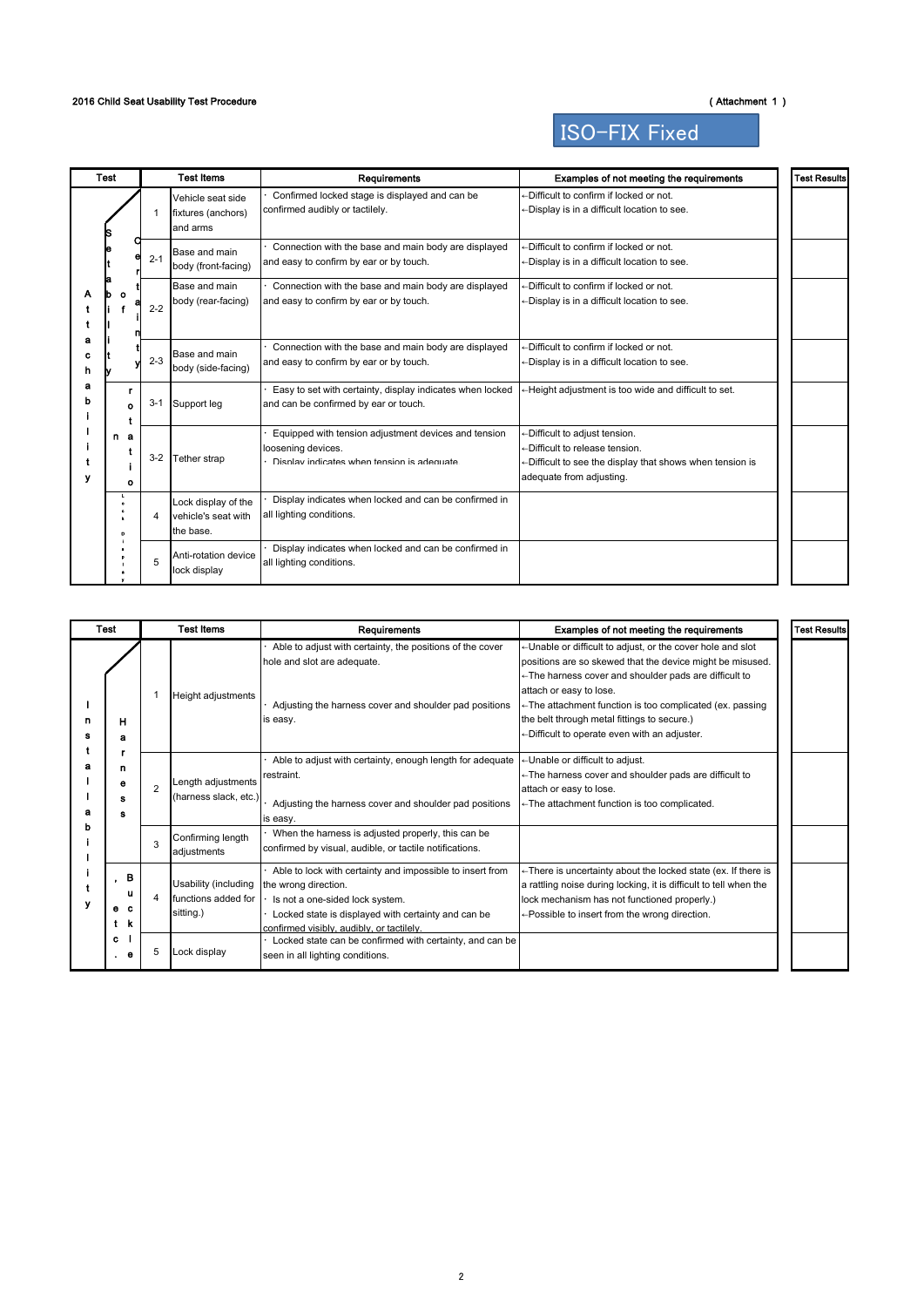### 2016 Child Seat Usability Test Procedure (Attachment 2)

# Seatbelt, Fixed Type

|             | Test        |                | Test Items                                                                 | Requirements                                                                                                                                                                                                             | Examples of not meeting the requirements                                                                                                                                                      | <b>Test Results</b> |
|-------------|-------------|----------------|----------------------------------------------------------------------------|--------------------------------------------------------------------------------------------------------------------------------------------------------------------------------------------------------------------------|-----------------------------------------------------------------------------------------------------------------------------------------------------------------------------------------------|---------------------|
| n<br>s      |             |                | Instruction<br>manual's clarity.<br>accuracy                               | A simple description of the installation and parts is<br>attached.<br>The post-installation confirmation procedure is specific<br>and guantifiahle                                                                       | ← The description is incorrect or there is none. It doesn't<br>match the product and is difficult to understand.<br>←The post-installation confirmation procedure is vague or<br>ahsent       |                     |
| u           | м<br>a<br>n | $\mathfrak{p}$ | Illustrations' visual<br>clarity, accuracy                                 | Simple diagrams of the installation and parts is attached.<br>The post-installation confirmation procedure is specific<br>and quantifiable.                                                                              | $\leftarrow$ The diagrams are incorrect or there are none. Diagrams<br>don't match the product and are difficult to understand.<br>← The post-installation confirmation procedure is vauge or |                     |
| ٥<br>n      | u<br>а      | 3              | How to use<br>different child<br>physiques                                 | If there are multiple different child physiques with<br>different uses, installation and devices are explained for<br>each different type.<br>There is one sole use.<br>Adjustments to the shoulder positions, etc., are | ← The explanation of differences is vauge or the<br>explanation does not address differences in physique.                                                                                     |                     |
| м<br>а<br>n | c           | 4              | Display of notes<br>and warnings, and<br>whom to contact<br>with questions | The notes and warning displays are easy to understand.<br>Displays with the maker's common name, telephone<br>number, and "Contact the manufacturer" are clearly<br>marked.                                              | ← The notes and warning displays are not easy to<br>understand.<br>← There are no markings indicating how to "Contact the<br>manufacturer."                                                   |                     |
| u<br>я      | v           | 5              | Video Explanations                                                         | There are easy-to-understand tutorial DVDs or<br>homepage addresses with videos regarding installation<br>and devices.                                                                                                   |                                                                                                                                                                                               |                     |

|   | Test   |                | Test Items                                                                                                                                           | Requirements                                                                                                                                                                                                                                    | Examples of not meeting the requirements                                                                                                       | <b>Test Results</b> |
|---|--------|----------------|------------------------------------------------------------------------------------------------------------------------------------------------------|-------------------------------------------------------------------------------------------------------------------------------------------------------------------------------------------------------------------------------------------------|------------------------------------------------------------------------------------------------------------------------------------------------|---------------------|
| в | а      | $\overline{2}$ | Clarity of<br>attachment<br>procedure<br>Clarity of the use<br>procedure for seat<br>anti-rotation<br>mechanisms (top<br>tethers or support<br>لمصصا | There is an attachment procedure display and its<br>contents are easy to understand. (ex. The colors on the<br>dienlay and actual item are the same )<br>There is an installation procedure display and its<br>contents are easy to understand. | ← There is no display or its contents are difficult to<br>understand.<br>← There is no display or its contents are difficult to<br>understand. |                     |
| D | c      | 3              | <b>Description Clarity</b>                                                                                                                           | The display descriptions are appropriate and difficult to<br>misinterpret.                                                                                                                                                                      | ⊢Inappropriate: difficult to understand, font is too small,<br>misleading expressions, not in the correct language, etc.                       |                     |
|   | ۰<br>n | 4              | Clarity of operation<br>movable parts                                                                                                                | There is an installation procedure display and its<br>description for other contents are easy to understand.                                                                                                                                    | ← There is no display or its contents are difficult to<br>understand.                                                                          |                     |
|   | θ      | 5              | Clarity of<br>installation<br>procedure                                                                                                              | There is an installation procedure display and its<br>contents are easy to understand.                                                                                                                                                          | ← There is no display or its contents are difficult to understand.                                                                             |                     |

|                  | Test                                       |                | <b>Test Items</b>                                                         | Requirements                                                                                                                                                                          | Examples of not meeting the requirements                                                         | <b>Test Results</b> |
|------------------|--------------------------------------------|----------------|---------------------------------------------------------------------------|---------------------------------------------------------------------------------------------------------------------------------------------------------------------------------------|--------------------------------------------------------------------------------------------------|---------------------|
| в<br>٥           | м                                          |                | Operability of the<br>Recliner                                            | Locks with certainty.<br>Easy to operate when facing backwards, etc.                                                                                                                  | ←Locks without certainty.<br>←Difficult to find the lever.                                       |                     |
| α<br>۷<br>м      | P.<br>$\bullet$<br><b>V</b><br>а<br>а<br>b | $\overline{2}$ | Operability of other<br>moving parts                                      | Locks with certainty.<br>If certain devices must be in operation for proper use, the $\leftarrow$ Difficult to find the lever.<br>lever's position is clear.                          | ⊢Locks without certainty or the integrity of the attachment<br>is compromised when checked.      |                     |
| е<br>с<br>n<br>а | s<br>۰                                     | $\mathcal{R}$  | Operability of anti-<br>rotation devices<br>(top tether, support<br>legs) | Locks with certainty.<br>If certain devices must be in operation for proper use, the $\leftarrow$ The release mechanism is within the child's reach and<br>operation method is clear. | ← A possibility of improper operation or installation.<br>can be released by the child.          |                     |
| n                |                                            | $\overline{4}$ | Attachment<br>Certainty                                                   | When the seat cover is removed, it is easy to attach the<br>harness, etc., with certainty without misunderstanding.                                                                   | ⊢Cannot be attached with certainty or is easy to attach<br>incorrectly.                          |                     |
| m                | $\Omega$<br>а                              | 5              | Stored user's<br>manual and<br>accessories for<br>installation            | The storage area is in an easy position to locate and fill<br>when the seat is fully-attached.                                                                                        | ← There is no storage or storage area is difficult to access<br>when the seat is fully-attached. |                     |